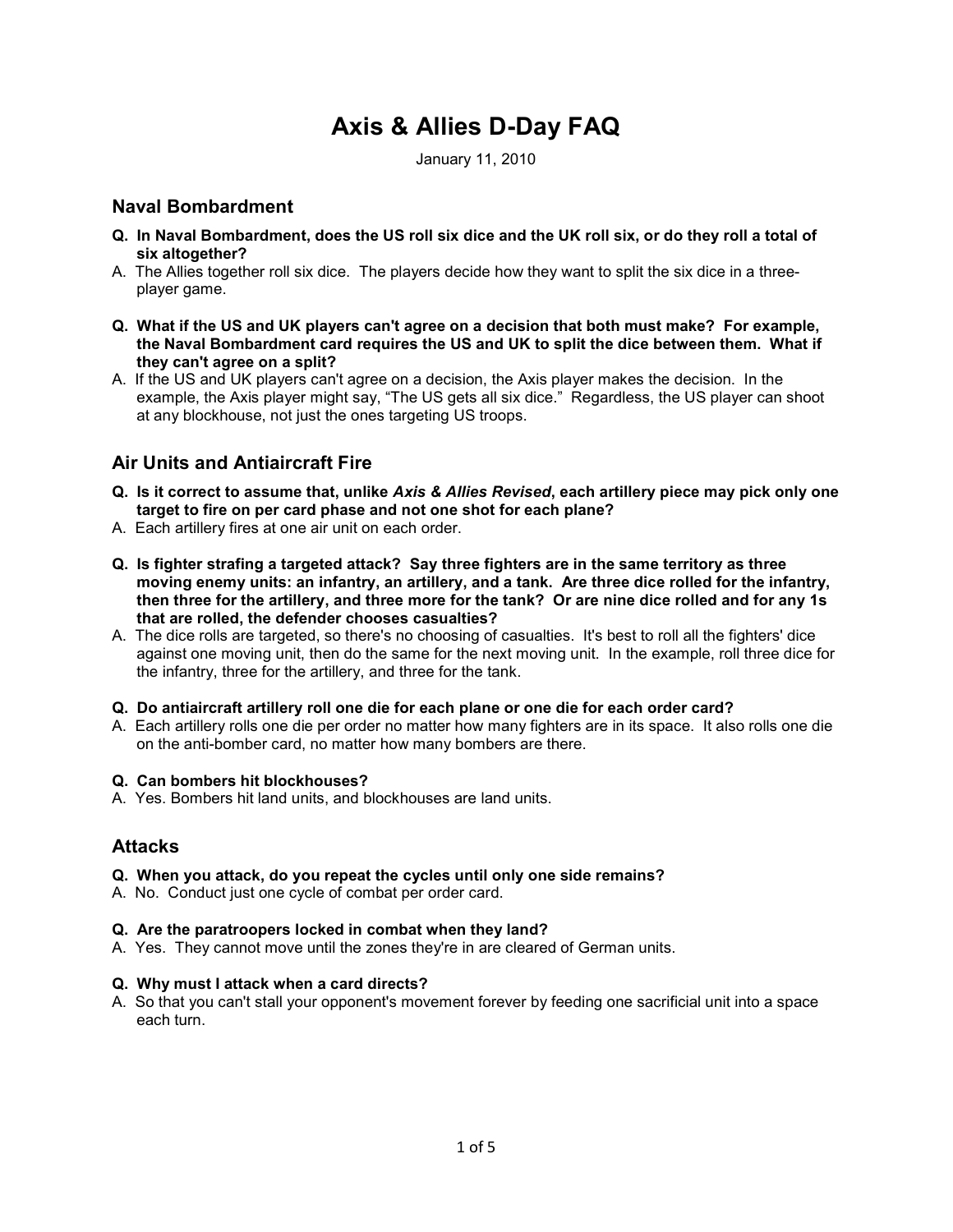- Q. Do targeted attacks like blockhouse fire and bombing cause return fire, like the Axis Attacks card?
- A. No. The only order cards that allow responses are the Axis Moves and Axis Reinforcements cards, which allow fighter strafing, and the Axis Attacks and Allies Attack cards, which allow the other side to defend.

# Victory Cities

- Q. If the Allies do not have the three cities by the end of turn nine. is the game over? Or are they allowed to get them by turn ten and then have a final round to hold them?
- A. As they must hold the cities for a turn, if the Allies haven't managed to take all three cities by turn nine, they have lost.
- Q. The circle for Caen covers three land zones. Do you have to control all three zones that the circle touches to control Caen?
- A. No, just the zone that the city is actually in. (The circle is not a zone, just a method of highlighting the victory city.)

# Movement, Strafing, and Stacking Limits

- Q. Can you only move along roads?
- A. You can move from any zone to any adjacent zone. The roads printed on the map are only for looks.
- Q. When a side moves, it can move any unit. Does this include units in combat?
- A. No. Land units of opposing sides in a zone are locked in combat. They can't move out of that zone as long as enemy land units are present.

## Q. Can the airborne boxes be occupied by Axis forces?

- A. The airborne boxes exist only to show where the paratroopers start. They are not zones that can be controlled.
- Q. Can tanks not use their first of two moves to move through a zone containing friendly forces, only completely empty zones?
- A. There's an error on page 6 in the rulebook. It should say "unoccupied by enemy land units."
- Q. Can a player attack with more than eight units but only move the maximum allowed into the attacked zone?
- A. No. Attacking occurs on a different order from movement. By the time the attack card comes up, there can only be eight or fewer attacking units in the zone.
- Q. Do the Allies and Axis each get a total of eight units maximum per zone, or is eight the limit of units regardless of allegiance?
- A. Eight units per side (Allies or Axis). On the Allied side, the two countries can only have a total of eight UK and US units in a zone. Between the Axis and the Allies, a zone can contain 16 units.

#### Q. Does a blockhouse count as part of a zone's stacking limit?

- A. No.
- Q. Do paratroopers count against the stacking limit for the zone the airborne box is in?
- A. Yes. Technically, the paratroopers that start out in the airborne boxes immediately move out of them at the end of order card 1, so they count against the stacking limits of the zone surrounding the airborne box, not the airborne box itself.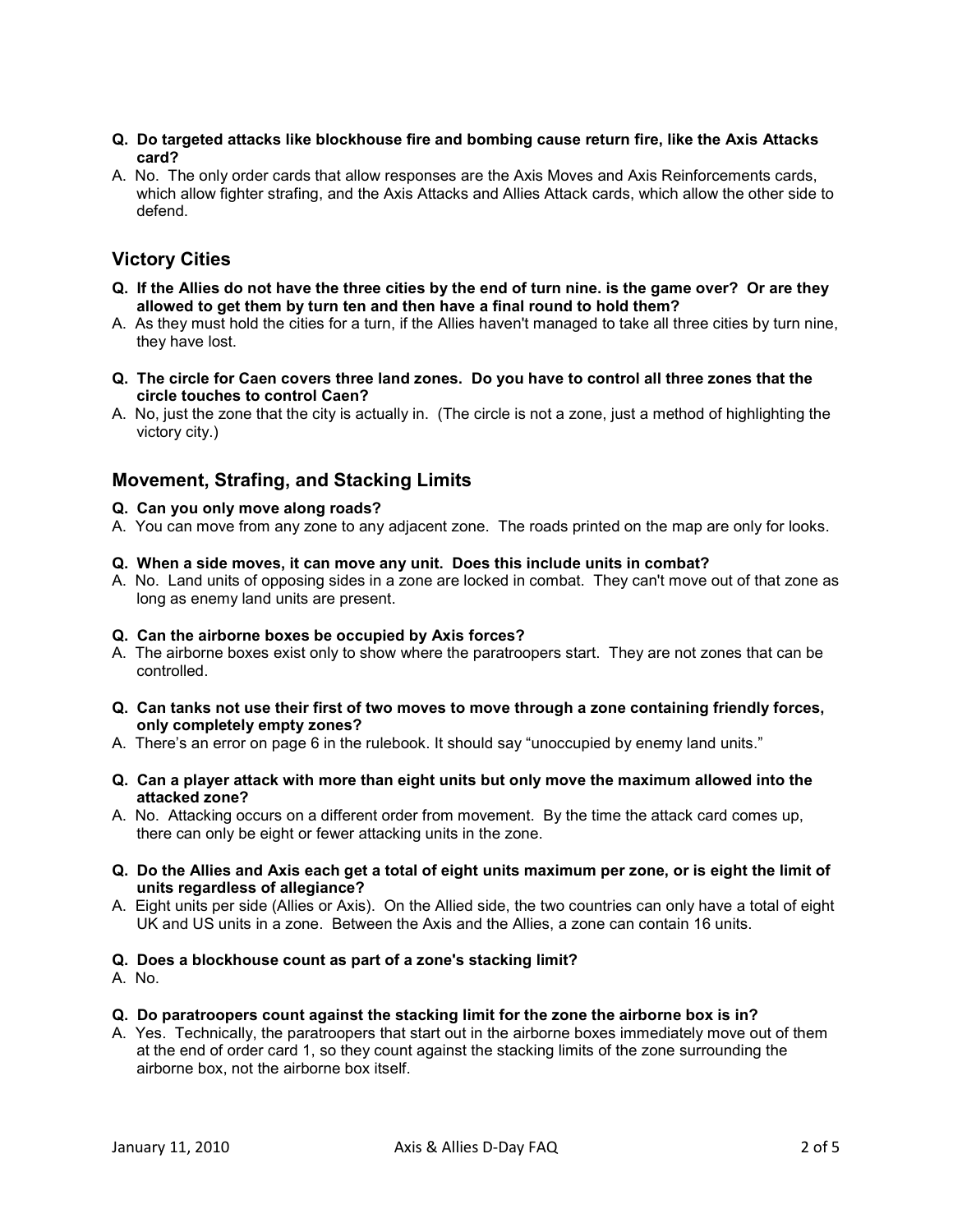- Q. When exactly is a zone's stacking limit checked? Can I move a unit into a zone that already has eight units as long as I'm also moving another unit out?
- A. The limit is checked at the end of the movement phase. At that time, there can be no more than eight land units per side in each zone. So it is possible to move one unit into a full zone as long as you're moving at least one out. You can even switch units between two zones.
- Q. With fighter strafing, can I only try and move in eight units, or can I keep moving in units until I get up to eight units?
- A. You must declare all the units that are entering or leaving any zones that are subject to strafing before moving any of them. Your declared moves must be legal under the stacking limitation; you can't declare that ten units will move into a zone with the expectation that two will be destroyed by enemy fighters. If you try to move eight units into a zone and two of those units are destroyed by strafing, then you're left with six units in that zone.

#### Q. Do tanks get strafed twice when they move into and then out of an area with fighters?

- A. A unit gets strafed moving into or out of any zone with fighters, so if a German tank moves into a zone with fighters, it gets strafed, and if it moves out again on the same order card, it gets strafed again.
- Q. If the Allies have fighters in zones where there are Axis units but the Axis units do not move, do the fighters still get a shot?
- A. No. Fighters strafe only when units move.

## Beachheads and Blockhouses

#### Q. Is the beachhead a zone?

- A. No. Units in the beachhead boxes can be hit only by things that expressly target beachheads, such as blockhouse fire (order card 9).
- Q. Is order card 9's blockhouse fire targeted fire (that is, the Axis player picks which Allied unit to fire on and remove)?
- A. Yes. The definition of "targeted attack" is on page 13, and it applies whenever the word "target" is used in this context.
- Q. On Omaha Beach, do the blockhouses only fire on the bottom four units at sea or any of the eight? The arrows only point to the lower row and each row has its own box.
- A. All eight units can be targeted.
- Q. Units moving off the beachhead boxes must move to the adjacent beach territory. If a tank is going ashore in this way, can it move two territories inland (assuming there's no enemy unit in the beach territory)?
- A. No. Only two cards allow tanks to get a double move: Axis Moves and Allies Move. Each tank gets only one double move per turn, on one of those cards.
- Q. Can Allied forces come ashore in any zones connected to their beachhead by a blockhouse's firing arc?
- A. No. Blockhouse firing arcs (red arrows) indicate which beachheads the blockhouses can fire on. The beachhead (light-colored) arrows indicate which zones units can land in. In the cases of Omaha, Gold, and Juno Beaches, the arrows are reciprocal, but Utah and Sword Beaches can be hit by blockhouses that aren't accessible from the beachheads.
- Q. What is the significance of the blockhouse pieces on the left side of the board? They can't attack any beach zone, right?
- A. They have no firing arcs but they still participate in land combat. They were there in real life, so they're there in the game.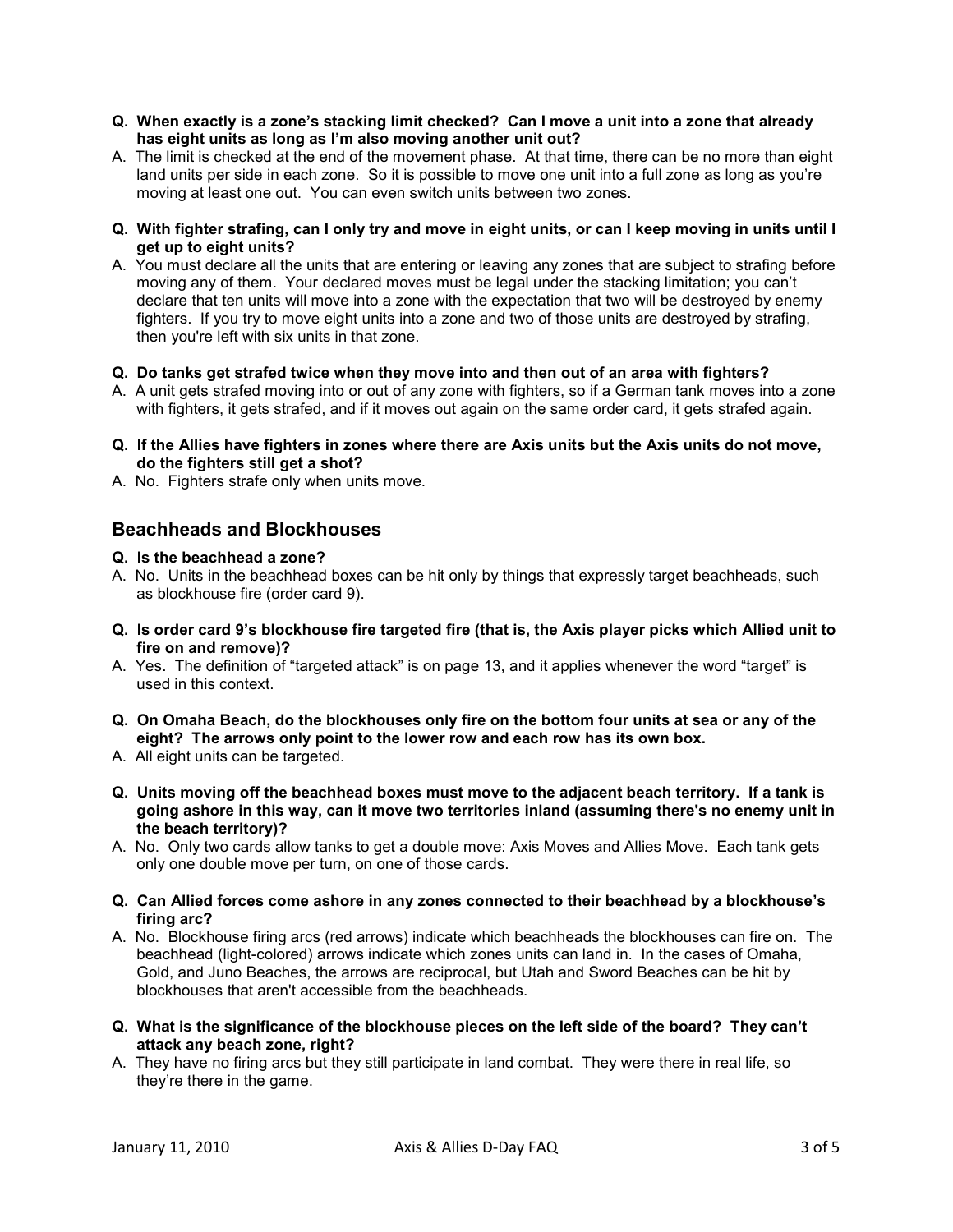# Reinforcements

- Q. Can German reinforcements be placed in zones occupied by Allied land units? If so, what happens?
- A. Yes. The units are immediately locked in combat but they don't conduct an immediate round of combat. Combat happens only on order cards 11 and 13.
- Q. If the US player rolls to receive more reinforcements than he can place, does he just skip over to the other beachhead? For example, if the US rolls an 8 on turn 1, what happens?
- A. The first six US reinforcements must come ashore at Utah Beach. The Utah Beach beachhead can hold only four units, so there's no way for the US player to bring in more than four reinforcements on turn 1. The artillery of the 90th Infantry Division and VII Corps can't land at Omaha Beach, even if there's room there. They must wait until turn 2 and land at Utah Beach. The buildup on Omaha beach can't begin until all six units have at least been placed on the Utah Beachhead.
- Q. When reinforcing, do you roll two dice for each Ally or one die each? Do you roll two dice for each Axis reinforcement zone or one each?
- A. The Allies roll two dice for the UK and two dice for the US. The Axis player rolls two dice for Rouen/Chartres and two dice for Rennes/Chartres.
- Q. While my troops are locked in combat in a zone, is it legal to reinforce that area?
- A. Yes, assuming you don't exceed eight land units in the zone at any point in the reinforcement process.

Q. Do you have to place your Rouen/Chartres units before rolling for your Rennes/Chartres units?

A. No. You may make both rolls first, then place your units.

# Fortune Cards

- Q. Order cards can reenter the deck if circumstances change (such as tactics card 8's Blockhouse Construction). Does the fortune card associated with the order also come back?
- A. Fortune cards are "ride-alongs". If you're using fortune cards, they are in the deck whenever their related order cards are. If something puts an order card back in the deck, its fortune card comes back too. Tactics cards, however, share numbers only with order cards. If an order card is put back in the deck but the correspondingly numbered tactics card has already been used, it doesn't come back.
- Q. If a fortune card states that you can reroll a die and you do, must you keep the rerolled result, even if it's worse?
- A. Yes.
- Q. In fortune card 10's Coordinated Landing, must you land all your units in just one of the zones, or can the US player move some units to Omaha Beach and some to Utah beach?
- A. The forces can be split up.
- Q. With fortune card 11's Uncoordinated Attacks, if UK and US units are locked in combat in the same space, can you attack with just one country while the other does not attack?
- A. Each player picks a zone in which only its units attack. If some units of the other side are there, they can't attack or be selected as casualties. (Of course, if both countries pick the same zone, then both can attack.) There are circumstances where rolling the 6 can be an advantage for the Allies, but they're few and far between.

# Tactics Cards

#### Q. When can I use a tactics card?

A. If your side is the side that can use it, you can use the tactics card any time it comes up in the deck. If you do use it, you then remove the card from the game. You are never required to use a tactics card.